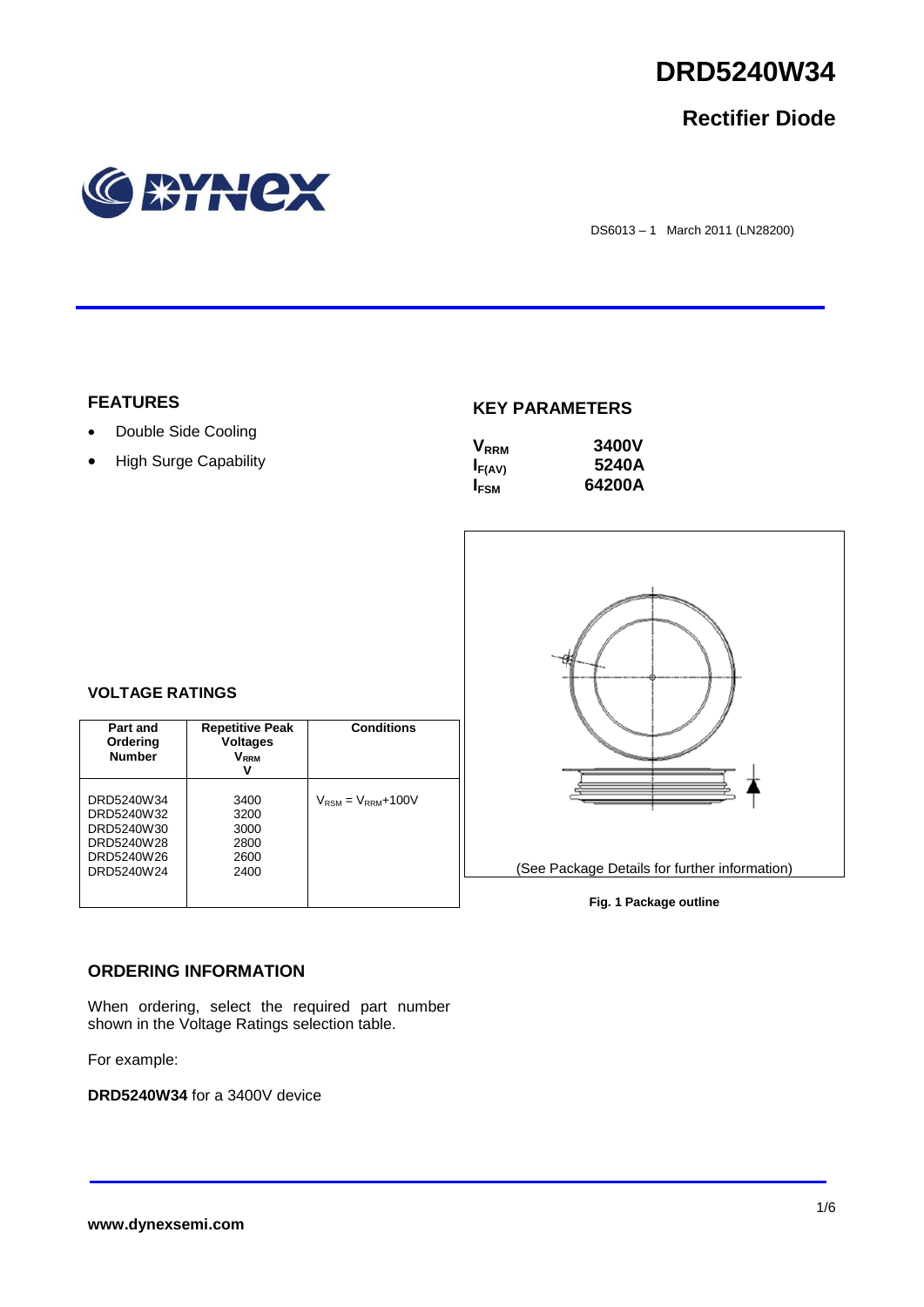

## **CURRENT RATINGS**

**Tcase = 75°C unless stated otherwise**

| Symbol              | <b>Parameter</b>                     | <b>Test Conditions</b>   | Max. | <b>Units</b> |  |  |
|---------------------|--------------------------------------|--------------------------|------|--------------|--|--|
|                     | Double Side Cooled                   |                          |      |              |  |  |
| $I_{F(AV)}$         | Mean forward current                 | Half wave resistive load | 6280 | A            |  |  |
| I <sub>F(RMS)</sub> | <b>RMS</b> value                     | -                        | 9860 | Α            |  |  |
| IF.                 | Continuous (direct) on-state current | -                        | 8880 | Α            |  |  |

### **Tcase = 100°C unless stated otherwise**

| Symbol              | <b>Parameter</b>                     | <b>Test Conditions</b>   | Max. | <b>Units</b> |  |  |
|---------------------|--------------------------------------|--------------------------|------|--------------|--|--|
|                     | <b>Double Side Cooled</b>            |                          |      |              |  |  |
| $I_{F(AV)}$         | Mean forward current                 | Half wave resistive load | 5240 | Α            |  |  |
| I <sub>F(RMS)</sub> | <b>RMS</b> value                     | $\overline{\phantom{0}}$ | 8230 | A            |  |  |
| IF                  | Continuous (direct) on-state current | ۰                        | 7410 | A            |  |  |

## **SURGE RATINGS**

| Symbol      | <b>Parameter</b>                        | <b>Test Conditions</b>                            | Max.  | <b>Units</b>      |
|-------------|-----------------------------------------|---------------------------------------------------|-------|-------------------|
| <b>IFSM</b> | Surge (non-repetitive) on-state current | 10ms half sine, $T_{\text{case}} = 175^{\circ}$ C | 64.2  | kA                |
| $l^2t$      | I <sup>'</sup> t for fusing             | $V_R = 0$                                         | 20.61 | MA <sup>2</sup> s |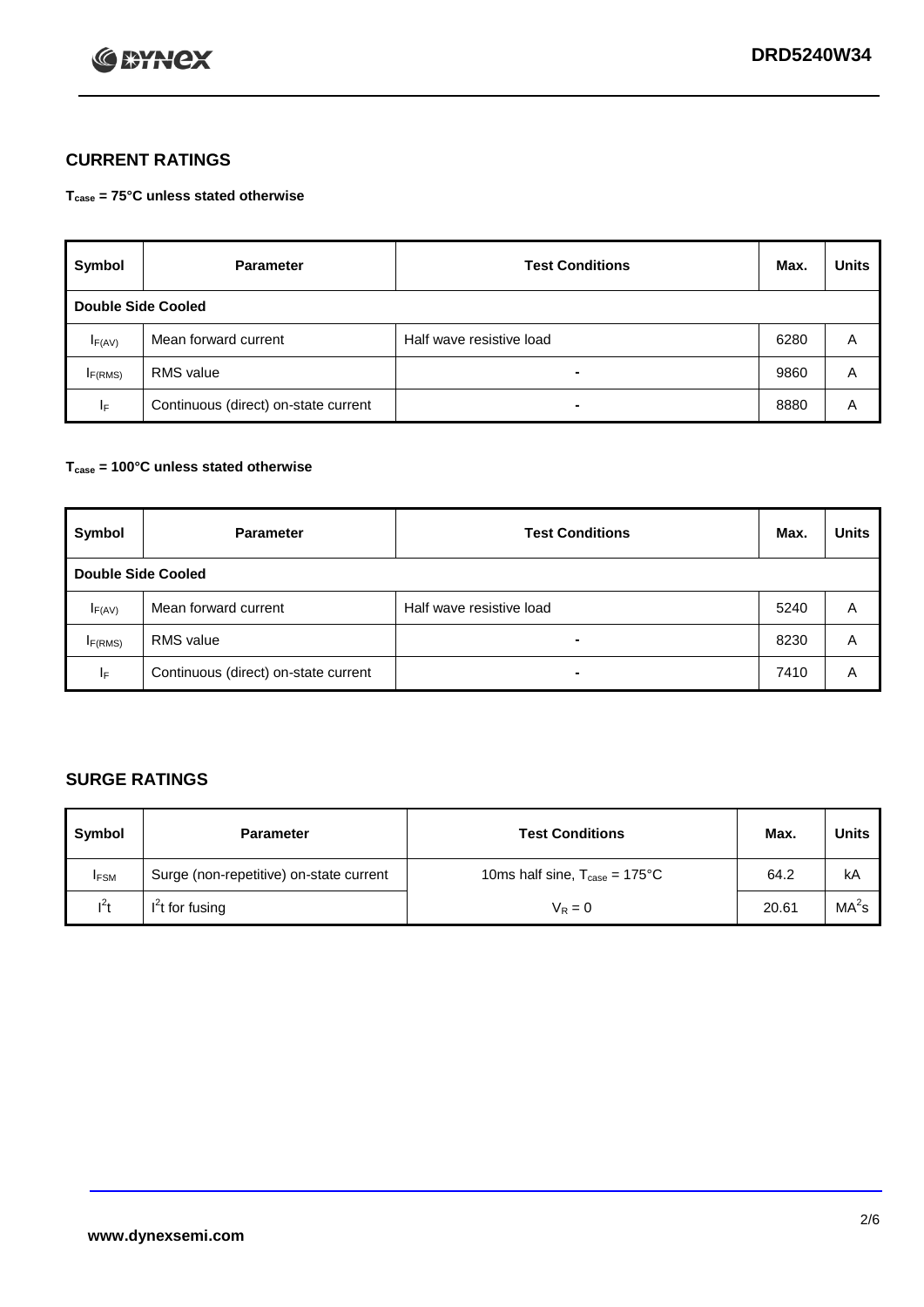## **THERMAL AND MECHANICAL RATINGS**

| Symbol           | <b>Parameter</b>                      | <b>Test Conditions</b>                      |    | Min.  | Max.  | <b>Units</b> |
|------------------|---------------------------------------|---------------------------------------------|----|-------|-------|--------------|
| $R_{th(j-c)}$    | Thermal resistance – junction to case | Double side cooled                          | DC |       | 0.007 | °C/W         |
| $R_{th(c-h)}$    | Thermal resistance – case to heatsink | Double side cooled                          | DC |       | 0.002 | °C/W         |
| $T_{\rm vj}$     | Virtual junction temperature          | Blocking V <sub>DRM</sub> / <sub>VRRM</sub> |    | $-40$ | 175   | °C           |
| $T_{\text{stg}}$ | Storage temperature range             |                                             |    | $-40$ | 175   | °C           |
| $F_m$            | Clamping force                        |                                             |    | 62    | 78    | kN           |

## **CHARACTERISTICS**

| Symbol                   | <b>Parameter</b>     | <b>Test Conditions</b>                          | Min.           | Max.  | <b>Units</b> |
|--------------------------|----------------------|-------------------------------------------------|----------------|-------|--------------|
| $\mathsf{V}_\mathsf{FM}$ | Forward voltage      | At 6000A peak, $T_{\text{case}} = 175^{\circ}C$ |                | 1.29  | V            |
| <b>IRM</b>               | Peak reverse current | At $V_{DRM}$ , $T_{case} = 175^{\circ}C$        | ۰              | 400   | mA           |
| $Q_{\rm S}$              | Total stored charge  | $I_F = 4000A$ , dl <sub>RR</sub> /dt = 10A/us   | $\blacksquare$ | 6000  | μC           |
|                          |                      | $T_{\text{case}} = 175^{\circ}C$ , $V_R = 100V$ |                |       |              |
| V <sub>TO</sub>          | Threshold voltage    | At $T_{vi} = 175^{\circ}C$                      | $\blacksquare$ | 0.80  | V            |
| $r_{\text{T}}$           | Slope resistance     | At $T_{vi} = 175^{\circ}C$                      | ۰              | 0.082 | $m\Omega$    |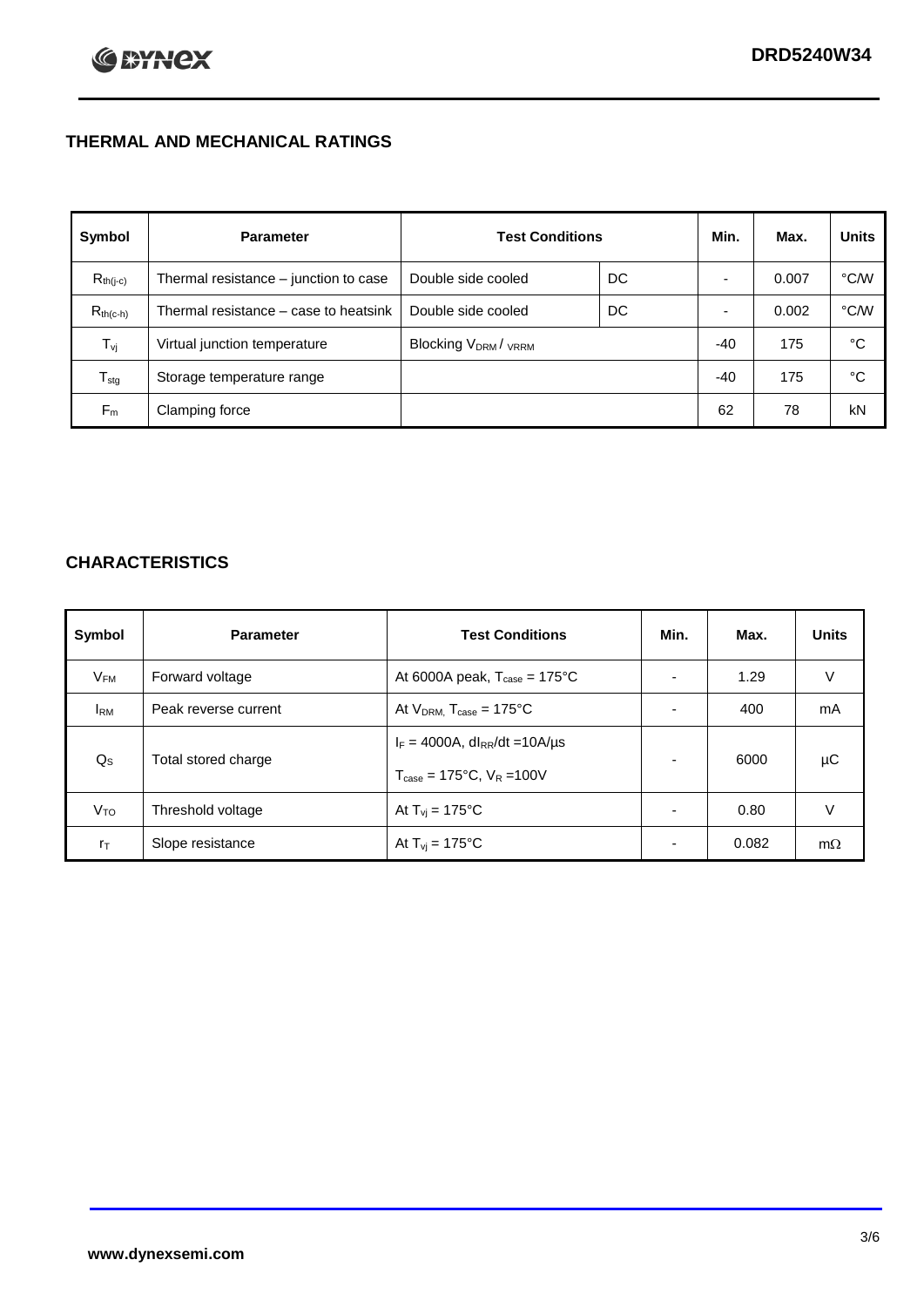## **C BYNCX**

## **CURVES**



### **Fig.2 Maximum forward characteristics Fig.3 Dissipation curves**



**junction to case**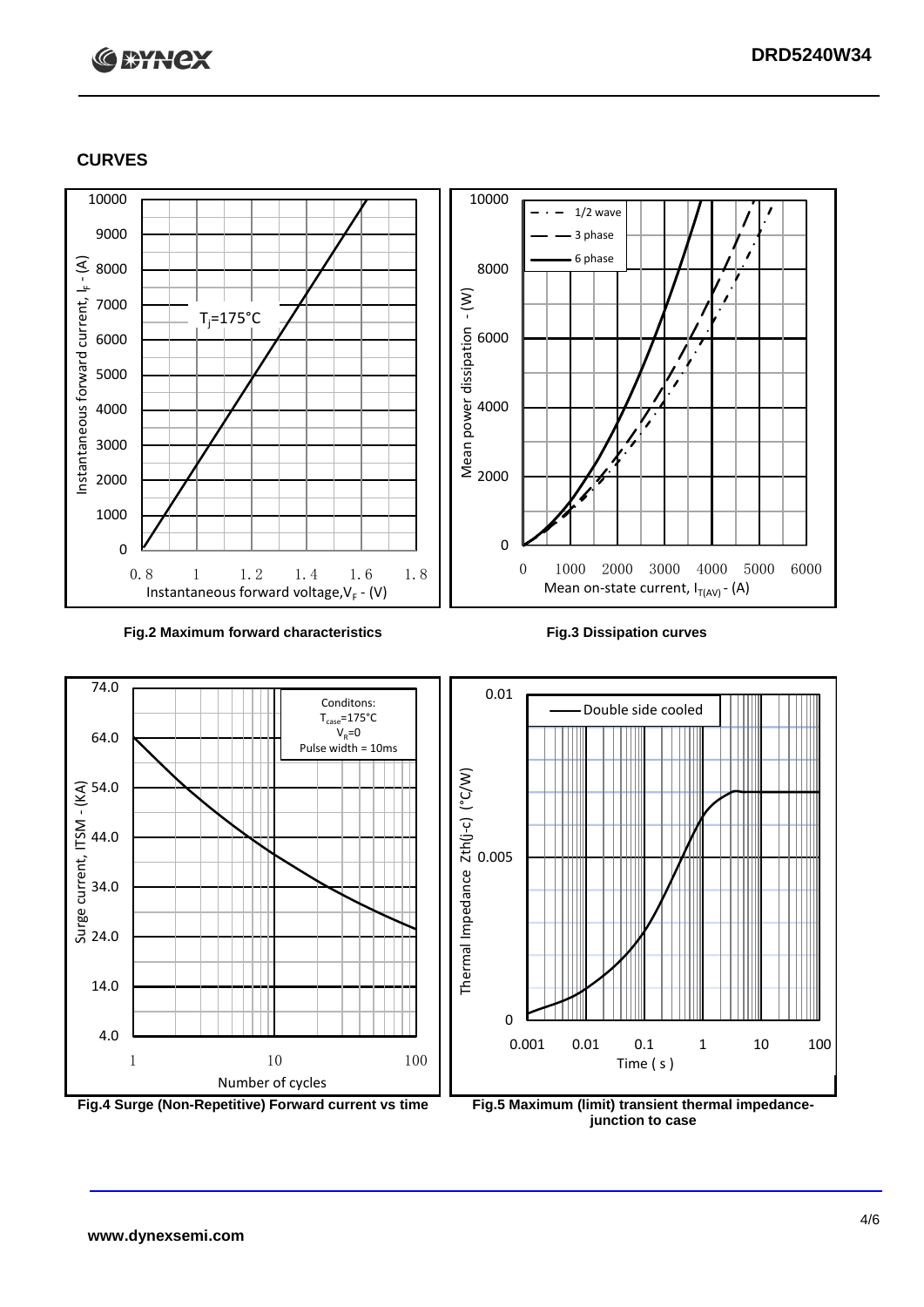

## **PACKAGE DETAILS**

For further package information, please contact Customer Services. All dimensions in mm, unless stated otherwise. DO NOT SCALE.



## **Note:**

Some packages may be supplied with gate and or tags.